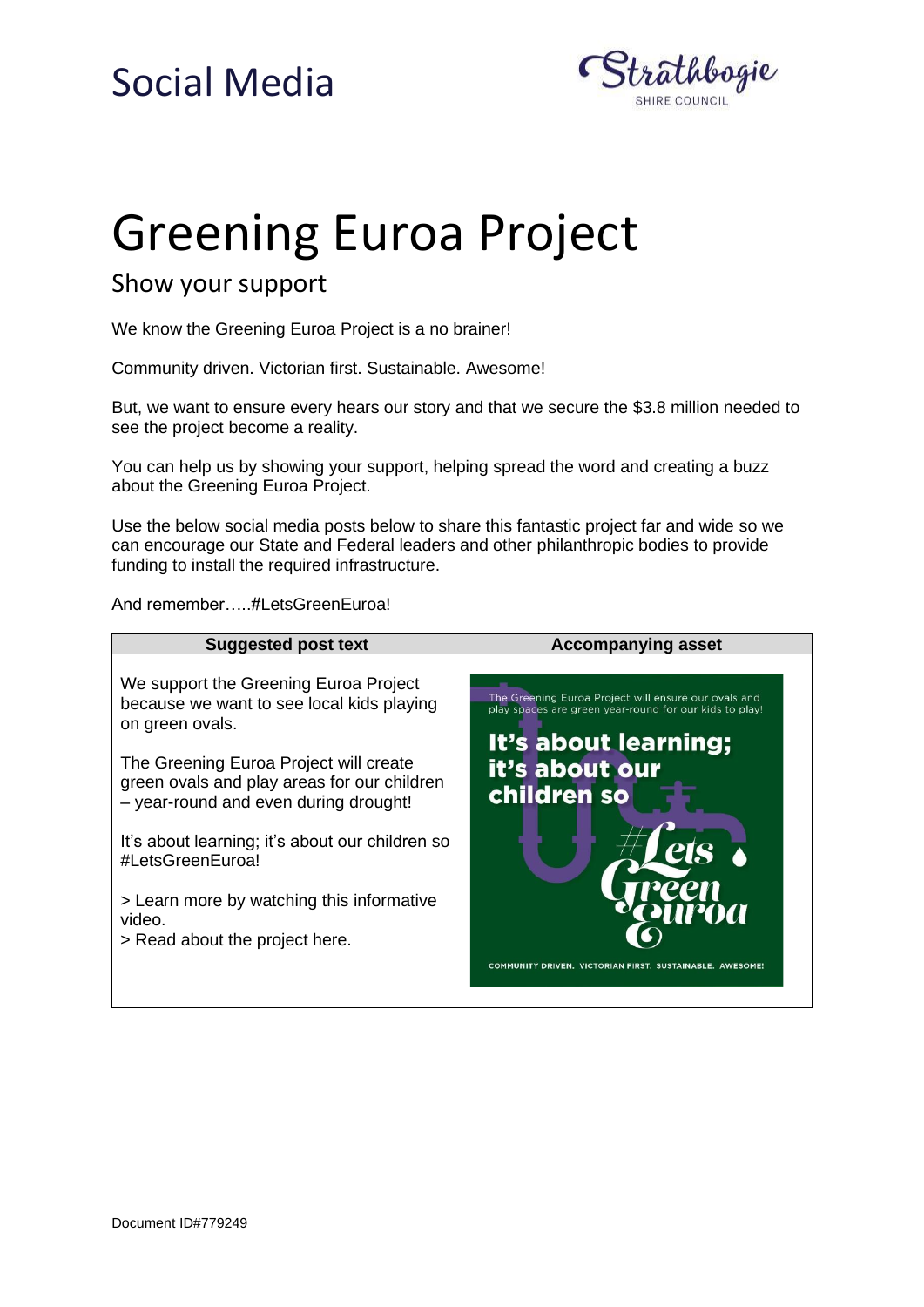### Social Media